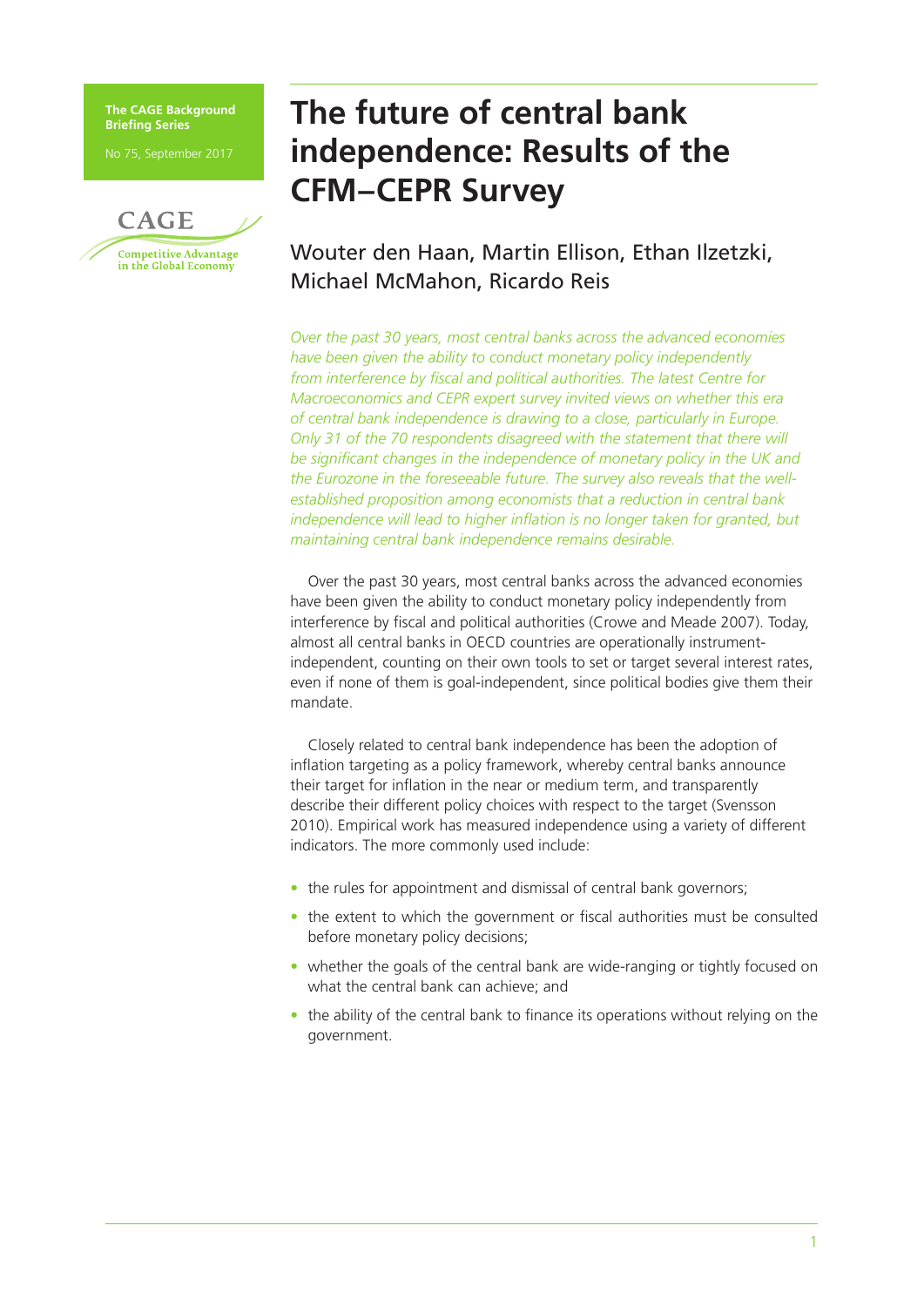Research has also emphasised the importance of transparency and accountability of the central bank, the ability of the central bank to use its balance sheet, and the extent to which the central bank counts on fiscal backing and the rules for distribution of its revenues (Reis 2013). As a result, central bank independence is not a binary outcome of either independent or not, but rather can increase or decrease in a more continuous fashion.

Empirical evidence has supported the institutional changes that have given central banks greater independence. An influential study by Alesina and Summers (1992) showed that central bank independence was associated with lower inflation on average, without any significant increase in unemployment or volatility. And summarising a long research literature on the topic, Cukierman (2008) said that "*the evidence is consistent with the conclusion that inflation and actual [independence] are negatively related in both developed and developing countries*".

Partly driven by these results, the argument for independence has been extended to other realms of economic policymaking. For example, the IMF documents 39 independent fiscal councils that publicly assess fiscal plans, budget forecasts, and policy implementation and performance (IMF 2016).

At the same time, central banks have embraced – more or less reluctantly – roles for financial stability and the use of macroprudential policies, where some cooperation with other public authorities is needed and which have clear distributional implications. This has created institutional pressures for central banks to be less independent.

#### Will central bank independence continue?

In spite of an academic consensus on the value of central bank independence and a three-decades-long movement towards greater independence, there are some signs that this trend may reverse in the near term. The vice chair of the Federal Reserve, Stanley Fischer, recently described the many current challenges to central bank independence (Fischer 2015).

As central banks have assumed wider responsibilities for financial stability, used unconventional instruments and acted with a great deal of discretion during the global financial crisis, these controversial choices have been subject to political scrutiny and disagreement (Cochrane and Taylor 2015). More recently, discussions of explicit fiscal measures by the central bank, such as helicopter drops of money, have led to increasingly critical voices of central banks as overstepping their mandates.

Some academics have even wondered whether central bank independence is already dead (Baldwin and Reichlin 2013). Among policymakers, Abenomics in Japan involved significant intervention by political authorities over the target and actions of the Bank of Japan. In the Eurozone, only 30% of Germans trust the European Central Bank (ECB), according to the Eurobarometer survey of public opinion, and the ECB's rescue operations have led to questions about its independence (Reuters 2015).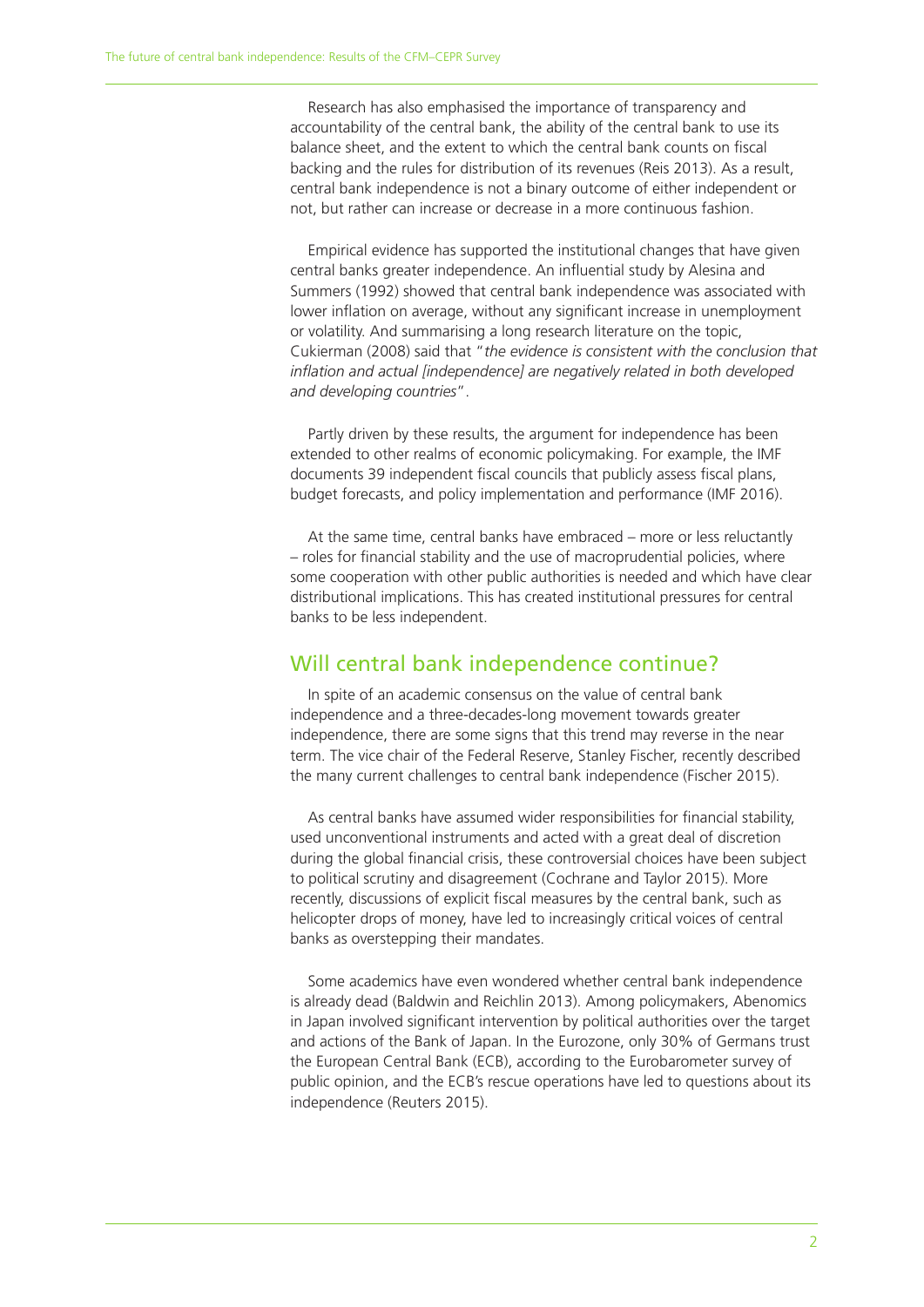In the UK, some commentators have been critical of governor Mark Carney's involvement in the Brexit debate, and senior figures in both major political parties have written public pieces criticising the Bank of England's independence (Balls *et al*. 2016; Hague 2016). These critiques by politicians receive much media coverage.1

Finally, in the United States, president-elect Donald Trump frequently criticised the Federal Reserve during the election campaign, and members of congress have argued that the House should have more oversight over the activities of the central bank. Some of these criticisms contradict each other, but together they form a tide of opinion questioning the independence of the central bank.

Can we expect the era of central bank independence to come to an end or at least to be modified in a substantial way? Is this possibility real not only in Japan but also in Europe? That is the focus of the first question in the latest CFM-CEPR expert survey. Given that our panel consists of economists based in Europe, who are thus most capable of understanding the political and institutional environment in Europe, the focus is on the ECB and the Bank of England.

**Question 1:** Do you agree that central bank independence in the Eurozone and the UK will decline over the next 48 months?

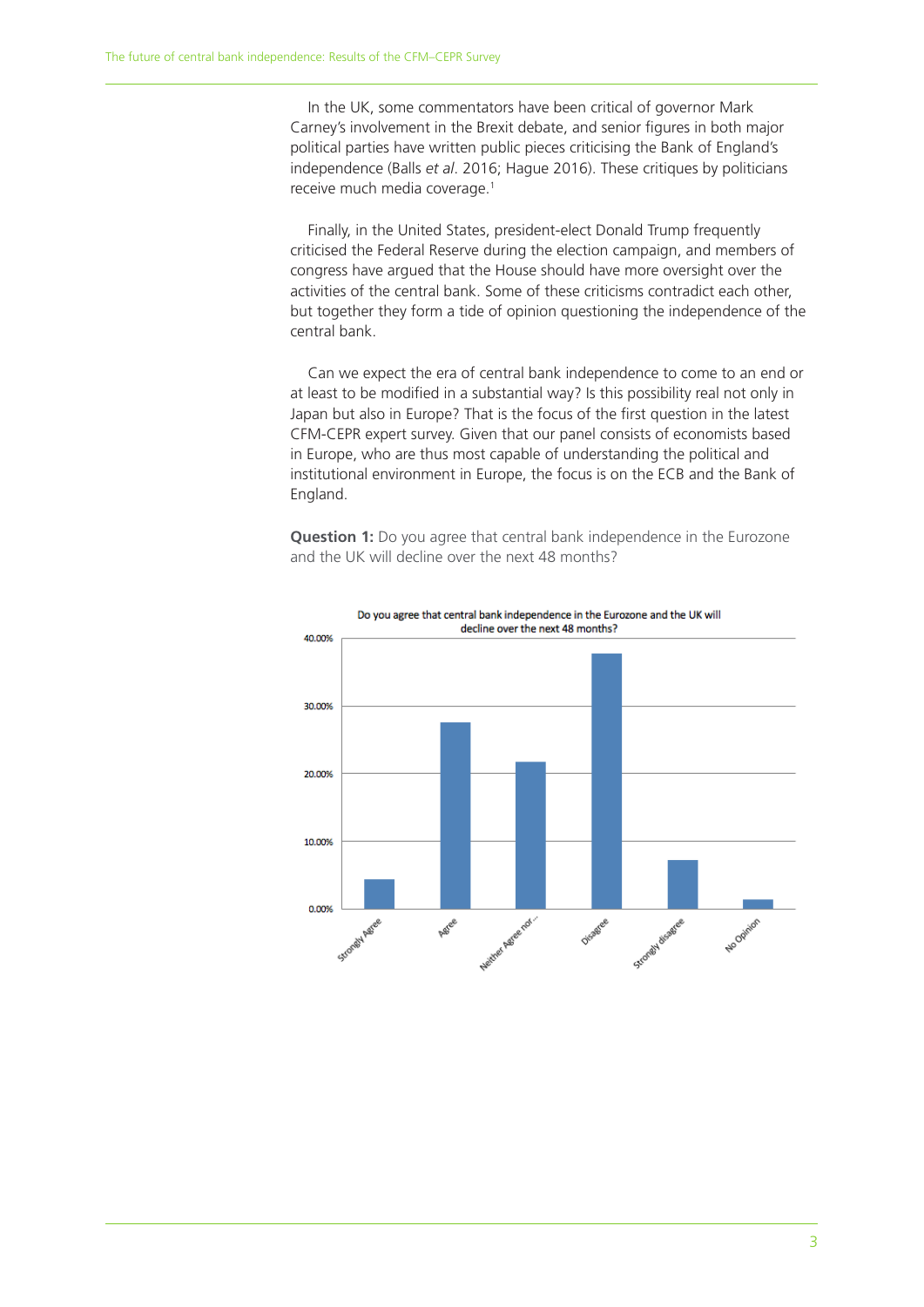

Seventy panel members answered this question. The panel members are roughly evenly divided, with a minority of 32% that either agrees or strongly agrees, a larger minority of 45% that either disagrees or strongly disagrees, and a large fraction of 22% that neither agrees nor disagrees. Given that central bank independence has been largely uncontroversial for a long period, it is remarkable that a substantial fraction of our experts now think that there could be serious changes in central bank independence.

In spite of the evenly distributed final responses, the comments made by the experts provide a more united view. Many of them acknowledge that there will be pressures challenging central bank independence. The disagreement mainly lies in whether the pressure will be strong enough and whether it will last long enough to make a difference. An exception is David Miles (Imperial College London), who argues that "*some of what appear to be criticisms of central banks is not so much a threat to their independence but more a questioning of the goal they are set*".

Several panel members point out that institutional aspects make it less likely that the independence of the ECB will be affected in the near future than the independence of the Bank of England. For example, Sean Holly (University of Cambridge) writes "*according to the Maastricht Treaty 'neither the ECB, nor a national central bank, nor any member of their decision-making bodies shall seek or take instructions from Community institutions or bodies, from any government of a Member State or from any other body'. Any such revision of the Treaty would require the agreement of all EU members, not just those part of the Euro Area. This is not going to happen over the next four years. … However, the case of the UK is a different matter. An Act of Parliament revoking Bank of England operational independence could go through Parliament in an afternoon*."

Some panel members believe that independence may also be affected by more subtle pressures. Lars Svensson (Stockholm School of Economics) points out that "*[o]ne has to distinguish de jure and de facto central bank*  independence. I do not think de jure independence will decline in the next four

 $\Delta$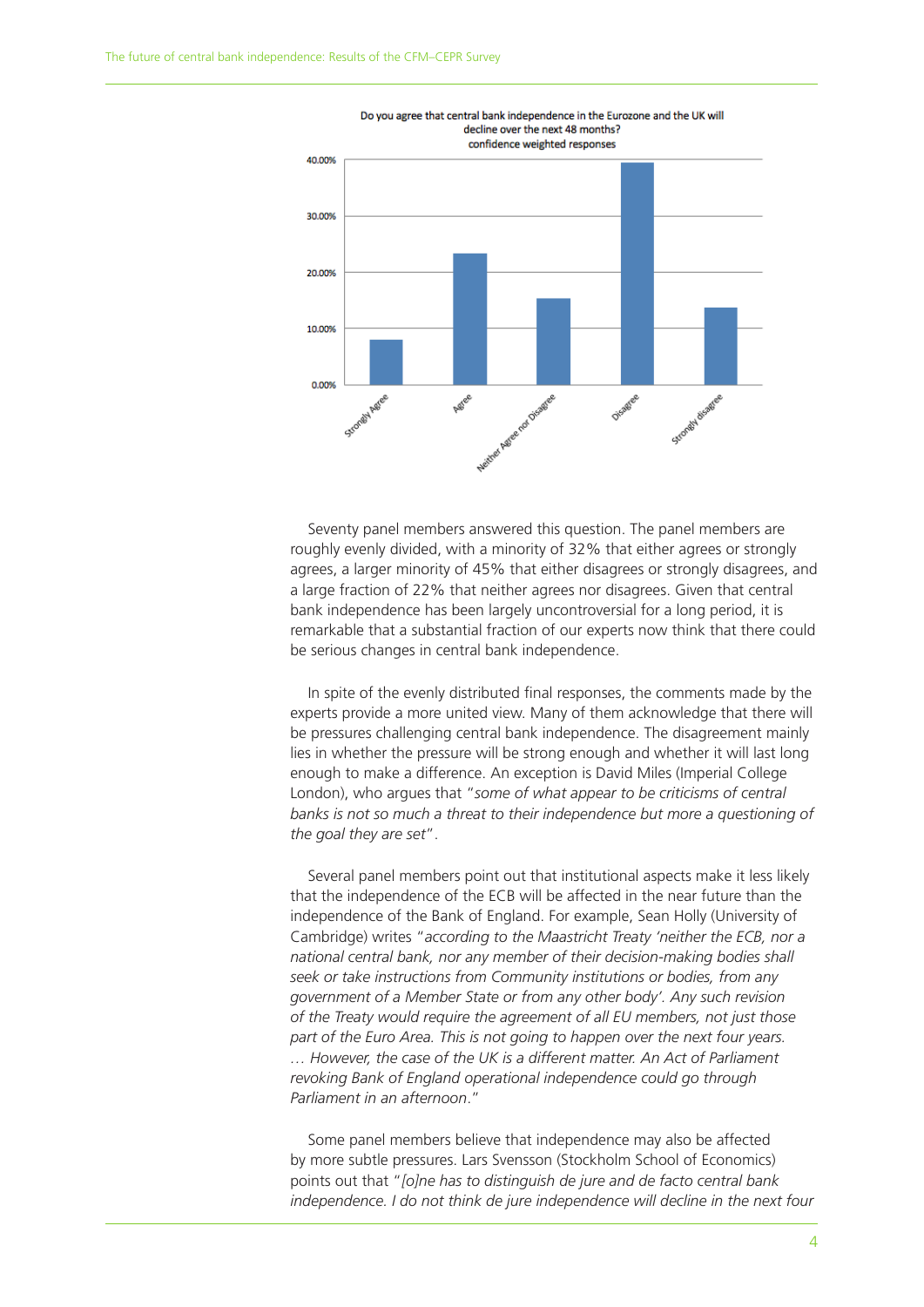*years in the Eurozone and the UK. However, political pressure on central bank policy may increase, and that may marginally affect central bank policy, so in that sense de facto independence may decline somewhat*."

Some respondents think that political pressures have already affected central bank independence. Jürgen von Hagen (Universität Bonn) argues that "*[u]nder President Draghi, the ECB's independence has proven to be very low already in past years. The ECB has consistently done what was politically convenient*." Similarly, Panicos Demetriades (University of Leicester) says that "*the independence of central banks has been eroded through political capture of central bank boards and other indirect actions by governments*".

Our experts distinguish three different reasons why central bank independence is currently being challenged.

The first reason is populism. Ricardo Reis (London School of Economics, LSE) writes "*the rise of populism in the Western world in 2016, the recent electoral success of authoritarian politicians, and the public relations campaign against experts and knowledge, all point to pressure on attacking independent technocratic institutions and reducing their power, including the central bank*".

At the same time, several panel members point out that political forces are hard to predict. Albert Marcet (Institut d'Analisi Economica, Barcelona) comments that "*because of the crisis all institutions are in question, including central banks, but I doubt a clear constituency against their current role will emerge. But then, so many weird things have been happening in politics that who knows*."

The second reason for central bank independence being challenged is a changing landscape in terms of the overall economy and central banks' responsibilities relative to the times when their independence took off. Martin Ellison (University of Oxford) notes that "*the original rise in central bank independence was motivated by successful taming of inflation in the 1980s*".

Andrew Mountford (Royal Holloway) goes even further, arguing that "*central bank independence only makes sense within a mindset of a stable balanced economy where the only implication of too lax a credit policy is inflation*". But times have changed and as Pietro Reichlin (LUISS, Università Guido Carli) remarks, "*since 2008, the ECB's objectives have expanded from inflation targeting to financial stability, prevention of speculative attacks on sovereign debt, liquidity provision to national banks in peripheral countries and quantitative easing*".

Several panel members think that such changes will affect central bank independence. For example, Sylvester Eijffinger (Tilburg University) suggests that "*the unprecedented size of the central bank balance sheets in the Eurozone and the UK has far-reaching implications for the financial dimension of central bank independence by the monetary financing of government debt undermining the credibility and independence of the central banks. The threat of fiscal dominance with monetary accommodation is particularly strong in developed countries (the Eurozone and the UK) with high public debt levels*."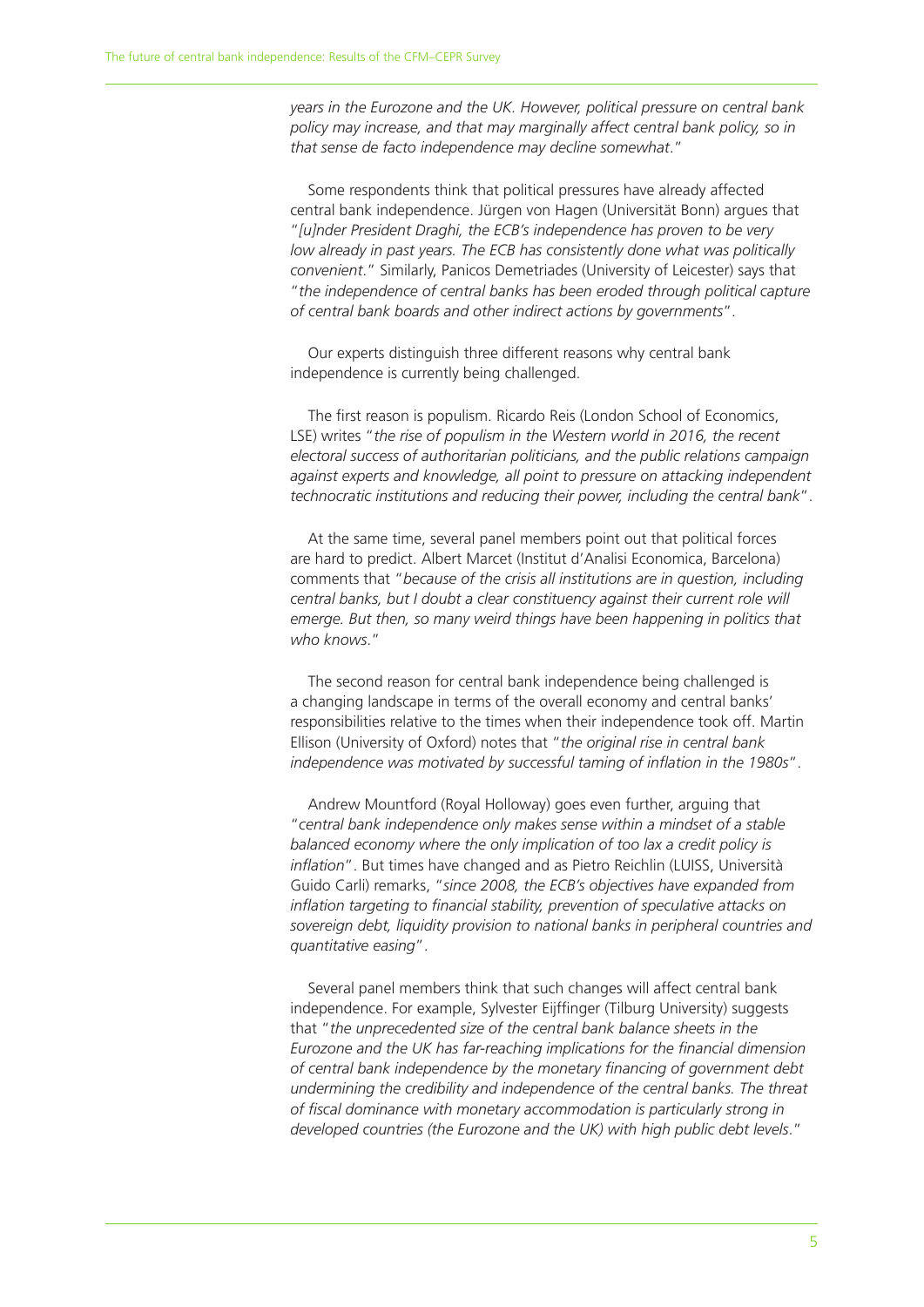More generally, Jagjit Chadha (National Institute of Economic and Social Research) points out that "*[o]nce the central bank gets involved in more than one objective, trade-offs may start to appear and some discussion of the social welfare function may be needed*".

The third reason for the challenge to independence is a loss of credibility due to recent policies that central banks have pursued. Several panel members choose strong wordings to characterise recent central bank actions and policies. For example, Fabrizio Coricelli (Paris School of Economics) says that "*credibility of ECB policies is undermined by the past several years of erratic policy and several commitments to do 'whatever it takes'*".

Patrick Minford (Cardiff Business School) argues that "*central banks allowed a sizeable credit boom to develop in the run-up [to the financial crisis]; they failed to resolve the resulting contraction by providing sufficient liquidity to the banking system and the Lehman collapse resulted, triggering the acute crisis downturn; afterwards central banks coordinated around a massive regulatory backlash which prevented the recovery of credit and worsened the crisis recovery process badly. These actions have badly shaken confidence in central banks' competence.*"

### Is central bank independence still important for low and stable inflation?

Inflation has been running below target and is expected to do so in the near future, yet conventional theory (still) predicts that independent central banks setting interest rates are able to control inflation (Reis 2016). Because in most well-specified models inflation is the result of an interaction between monetary and fiscal policy, looking into the future, perhaps the way to have inflation rise is for fiscal policy to be more active, effectively reducing central bank independence (Sims 2016).

Theory and evidence (described in the background information above) indicate that giving independence to the central bank lowers inflation expectations and inflation itself. Most of the theoretical arguments are symmetric, suggesting that if central bank independence declines, inflation should rise.

At the same time, the symmetry comes from assuming linear models, but this may have been the result of modelling convenience. Moreover, the arguments rely on the effect of institutions on expectations, and there is enough uncertainty on how best to model expectations to not be overly confident that they will move symmetrically.

**Question 2:** Do you agree that the traditional argument that less central bank independence leads to higher inflation will (still) be relevant over the next 48 months in Western economies?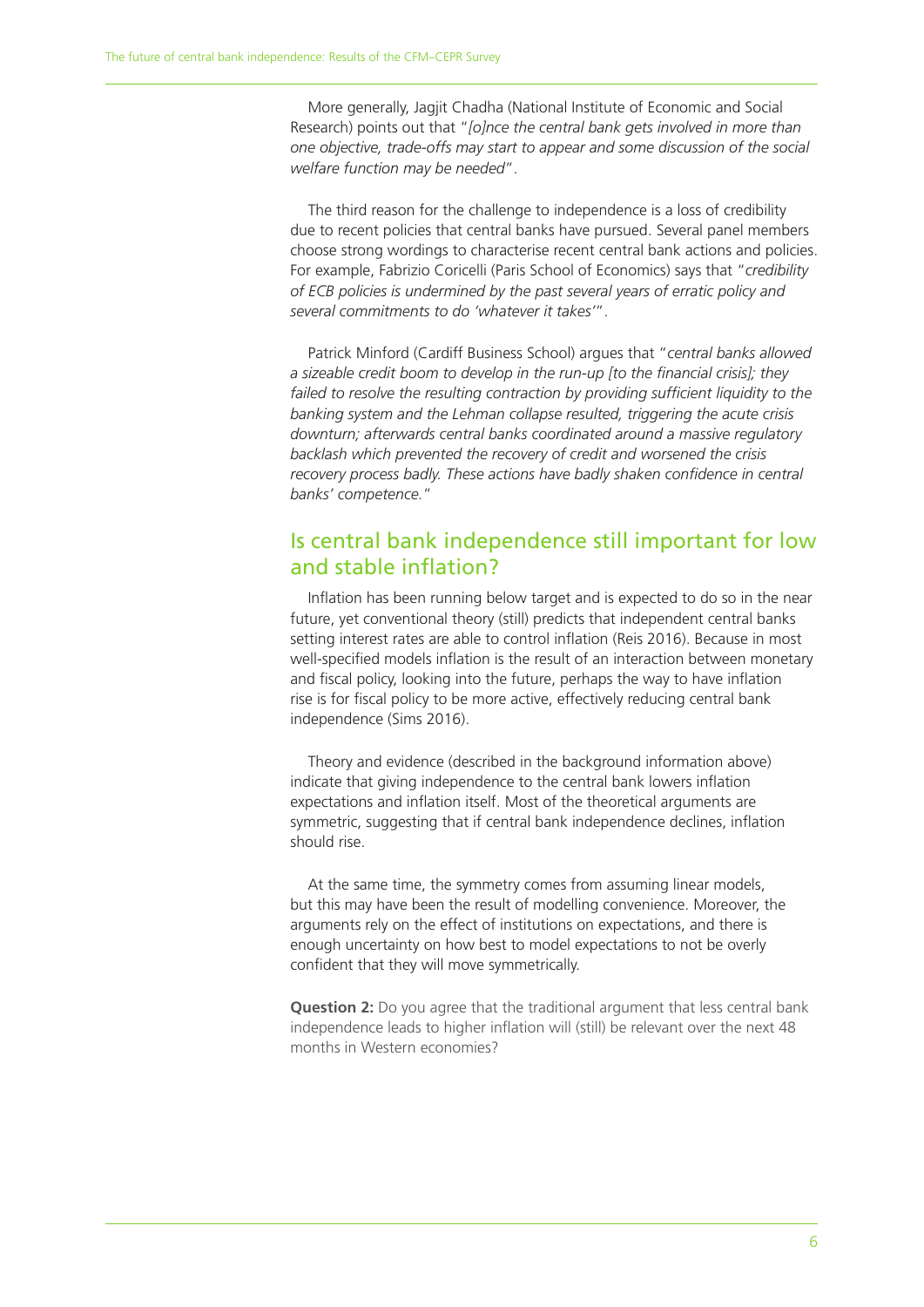0.00%

Strongy Assee





Seventy panel members answered this question. Again, the panel members seem divided with a minority of 34% that either disagrees or strongly disagrees and a larger minority of 48% that either agrees or strongly agrees. It is again remarkable that a proposition that has been taken for granted in the academic literature for a considerable period can no longer count on a clear majority.<sup>2</sup>

Nextree Assessment Disable et

**ASI**CE

Disagree

Strongly disastee

The panel members who agree provide few comments and those who do mostly claim that traditional arguments still apply. For example, John Driffill (Birkbeck, University of London) writes that "*the argument will remain relevant, despite weak demand in the Eurozone and Japan. If populist governments in the US or UK get more control of monetary policy, there may be no danger of higher inflation in the short run, but it would bring risks of inflation further into the future*."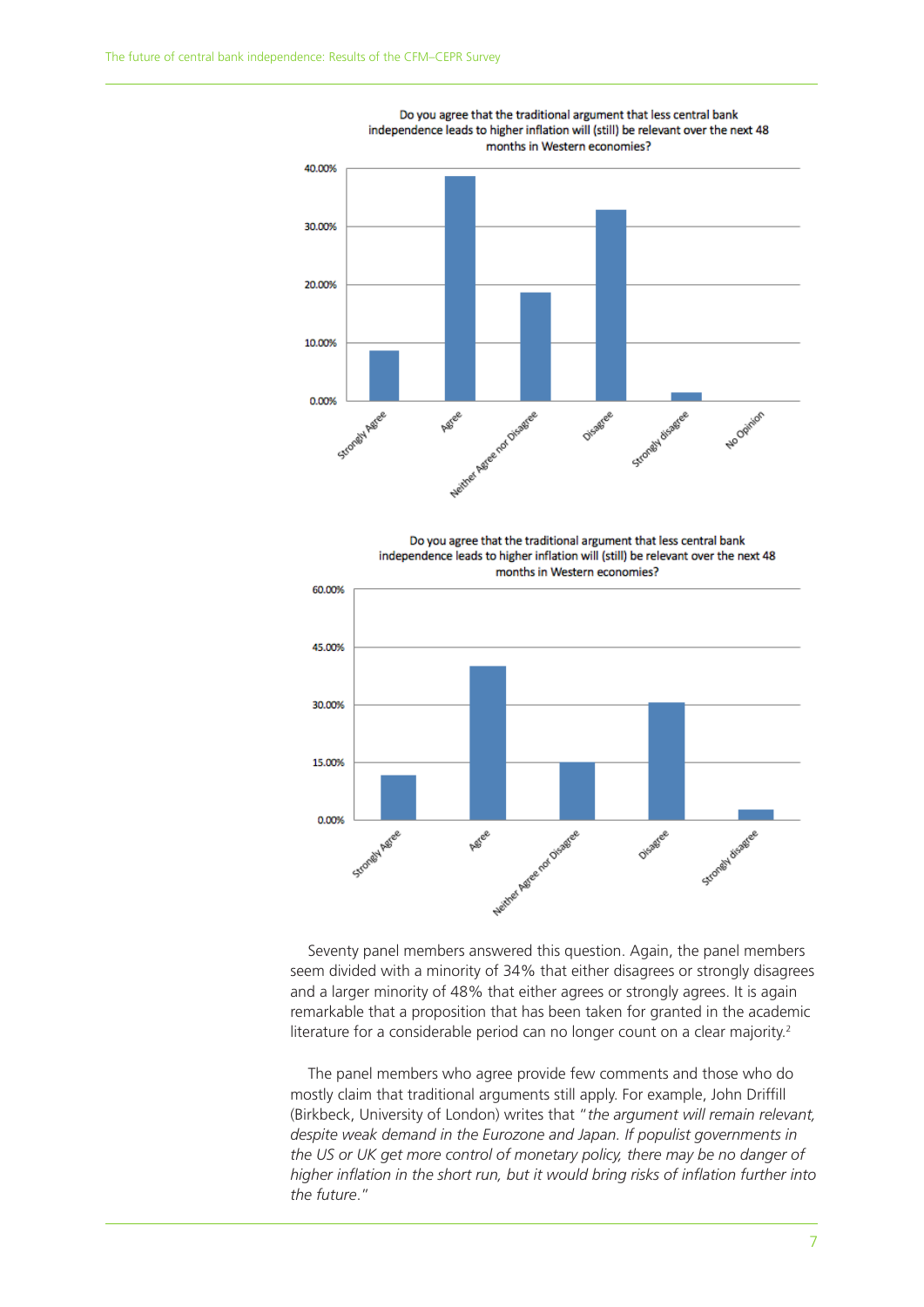Sir Christopher Pissarides (LSE) argues that financial markets would be the first to react to any reduction in independence: "*financial markets will interpret it as political meddling with inflation targets and will adjust inflation expectations upward. This will be immediately reflected in lower real interest rates*."

Those who disagree provide a wider range of arguments. Several experts point out that inflation is unlikely, even with central banks becoming less independent because of the weak state of the economy, and that it would take something else to trigger inflation. Jonathan Portes (King's College London) says that "*[t]he traditional frame is increasingly irrelevant. Higher inflation has not been a problem – quite the opposite – in advanced economies for most of the last decade*."

Others argue that central banks' influence on inflation is limited in the current state of the world. Per Krusell (Stockholm University) writes that "*[t] he difference is unlikely to be small, given that the central banks have shown limited ability to affect inflation in the current low-interest rate regime*".

A different set of arguments points to the interaction of independence with other features that would determine whether inflation rises or falls. Lars Svensson points to transparency: "*it seems that pressure to deviate from the inflation target may be in either direction, not necessarily always to exceed the target. … central bank independence must be accompanied by sufficient central bank accountability to achieve the democratically determined objectives of monetary policy*."

Jordi Gali (Universitat Pompeu Fabra) comments on the role of fiscal policy as being more important: "*A more expansionary fiscal policy, supported by monetary policy, would be a more suitable way to tighten labour markets and capacity and raise inflation where it needs to*."

Martin Ellison notes that political pressures do not always lead to more expansionary monetary policies as indicated by the traditional reasoning. He writes that "*if central bank independence falls, then people like former Conservative Party leader William Hague will have more influence. He wants interest rates to rise to reward savers, but if this happens then inflation would actually turn out to be lower than it would be under a fully independent Bank of England*."

Similarly, John Muellbauer (University of Oxford) says "*there are different counterfactuals, and the answer would then depend very much on the nature of the reduction in central bank independence. For example, if the ban on monetary finance of the fiscal authorities were removed, this might change the long-term inflation outlook. But if an independent ECB remained the guardian of when such monetary finance were offered, I see little reason why worries about inflation should increase*."

#### Is central bank independence desirable?

The institutional shift towards greater central bank independence followed a successful theoretical literature that began 40 years ago. The influential Nobel Prize-winning work of Kydland and Prescott (1977), followed by research by Barro and Gordon (1983), argued that if central banks were dependent on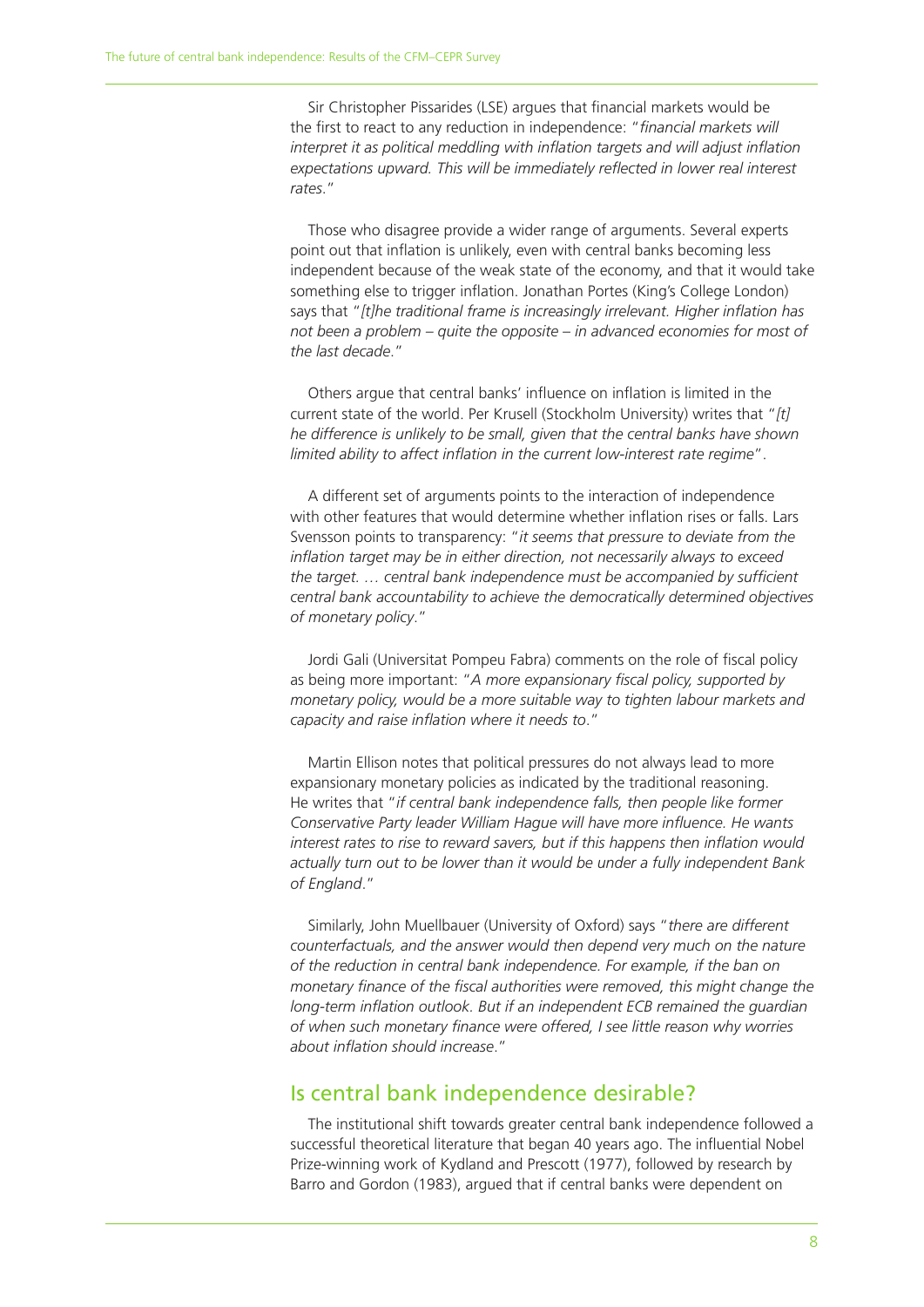politicians, then there would be a bias towards higher inflation without any corresponding benefit. Politicians would be tempted to set looser policy and unexpectedly increase inflation in order to lower unemployment via the Phillips curve.

Aware of this temptation, people would have higher inflation expectations, which would lead to higher inflation without any gains in employment. Likewise, fiscal authorities would be tempted to inflate away the debt, leading to a large inflation premium paid on the borrowing costs of the government. Everyone would be better off if an independent authority were able to commit credibly to not increasing inflation, and central banks could be naturally designed with this goal.

Further arguments have been put forward for central bank independence over the years. For example, independent central banks are less prone to fund fiscal deficits via seigniorage, which is the common harbinger of hyperinflations (Cagan 1956).

An independent central bank may also be the optimal answer to the political economy equilibrium between different public policy bodies with different expertise and effects on the income distribution (de Haan and Eijffinger 2016). In the Eurozone, the ECB's independence is tied to independence from national policymakers, and further arguments for it are that it is able coordinate policies across countries and to internalise macroeconomic externalities across countries.



**Question 3:** More generally, do you agree that it is desirable to maintain central bank independence in the future?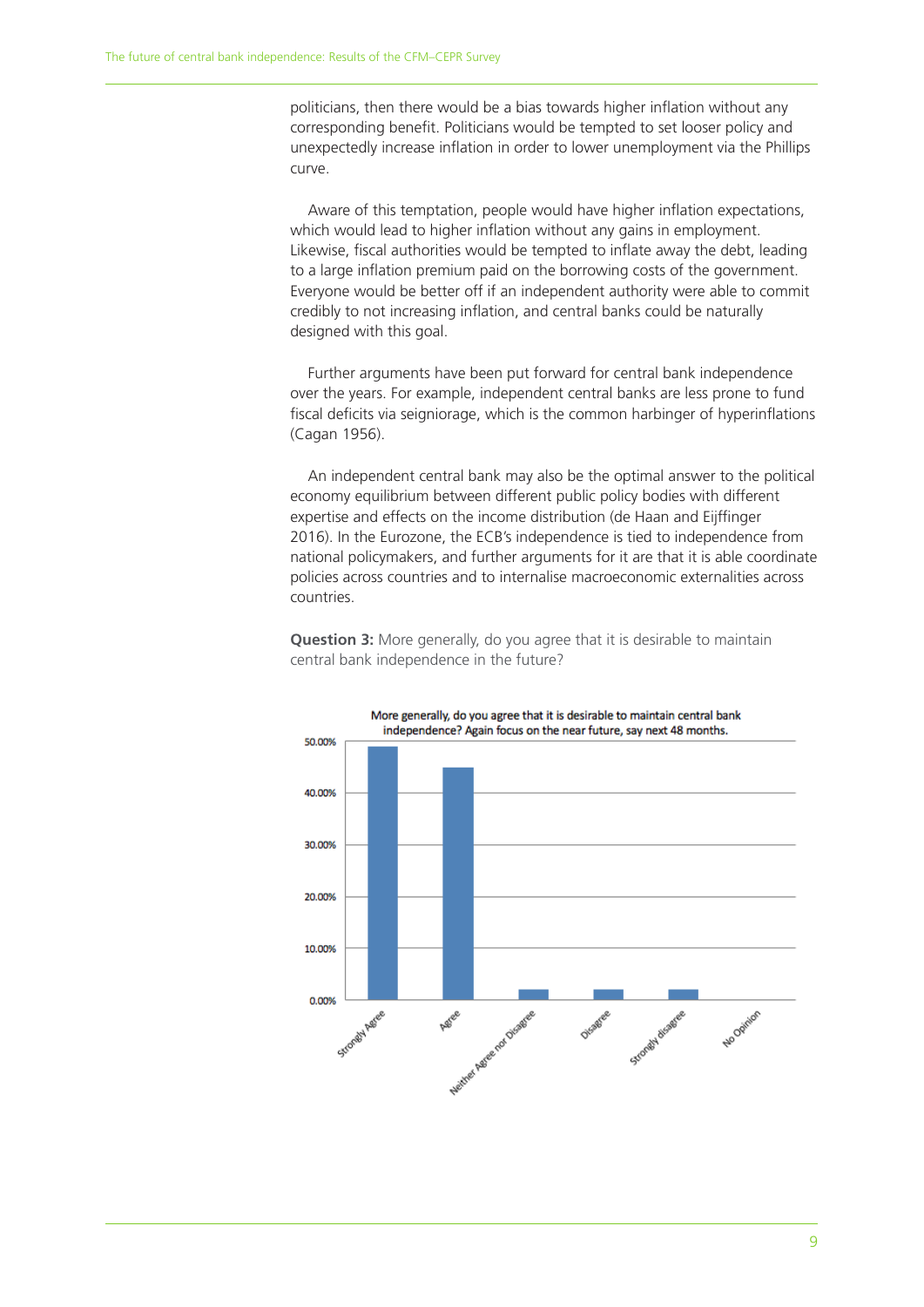

More generally, do you agree that it is desirable to maintain central bank independence? Again focus on the near future, say next 48 months.

On this normative question, the panel members responded with almost unanimity and great confidence. Of the 49 panel members who answered this question, 46 either agreed or strongly agreed. Only one neither agreed nor disagreed, another disagreed, and a third strongly disagreed.

Several experts mention the traditional argument that too much political influence will lead to expansionary policies that lead to higher inflation and at best some short-term increase in real activity. As Michael McMahon (University of Warwick) writes, "*monetary policy independence should be maintained to avoid concerns that that government is trying to regain control of monetary policy for such manipulation*".

Francesco Lippi (Università di Sassari) points to the difference in horizon as a fundamental reason why independence must remain: "*Central bank independence is useful because monetary policy decisions are for the medium run, a horizon for which the typical policymakers are not well equipped. The central bank's ex-post accountability ensures the process remains ultimately accountable to the citizens*."

The discussion above makes clear that our experts think that there are serious challenges to central bank independence and that the current economic environment is quite different to the one that led to central bank independence.

Some repeat their desire for an improvement in current arrangements. Jordi Gali comments, "*Appointments of governors/presidents are still too partisan in many countries. Parliamentary hearings, possibly with the participation of external experts, and a significant multi-partisan support for a candidate, would be highly welcome*." John Hassler (Stockholm University) writes that "*[i]t needs to be clarified that the broad measures with substantial fiscal components used during the Great Recession cannot permanently be in the hands of an independent central bank*.'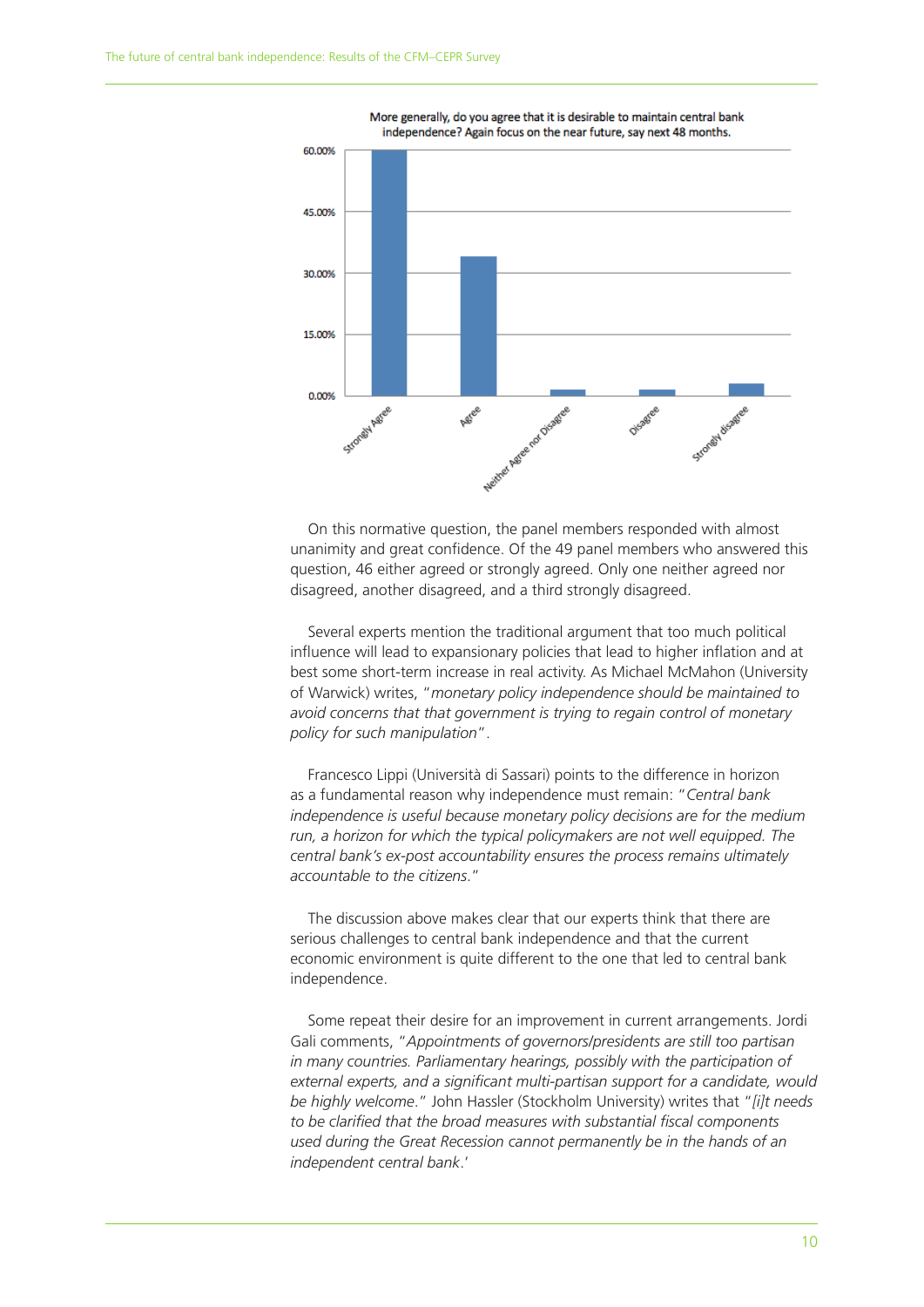Nevertheless, an overwhelming majority still favours central bank independence. Gali unequivocally states that "*[c]entral bank independence, combined with a high level of transparency and accountability, is in my view the best arrangement for advanced economies*".

Others argue that central bank independence has a proven track record. For example, Ricardo Reis says that "*among all economic policymaking institutions in most advanced countries today, central banks tend to be the better prepared, the better informed, and make the more sensible decisions. Their success at keeping inflation close to targets in the past 15 years has been extraordinary. Their responses to the financial and debt crisis were, with all their flaws and shortcomings, still much better than that of almost all other policy institutions. I am worried that there has been too much discretionary policymaking, and too quick an embrace of financial stability as a goal that can be achieved by the central bank alone. But for now, the track record of independent central banks is very good*."

In contrast, the very few who disagree reject the validity of independent institutions making choices with political consequences. Andrew Mountford argues that "*the control of the amount of credit in the economy and the control of the banking sector more generally is intrinsically political. … The idea that control of this sector should be removed from government and thus ultimately from accountability to those that the system is supposed to work for (the general public) is economically ludicrous … and politically terrifying*."

#### References

Alesina, A, and L Summers (1993), 'Central Bank Independence and Macroeconomic Performance: Some Comparative Evidence', *Journal of Money, Credit and Banking* 25(2): 151-62.

Baldwin, R, and L Reichlin (eds) (2013), *Is Inflation Targeting Dead? Central Banking After the Crisis*, CEPR Press.

Balls, E, J Howat and A Stansbury (2016), 'Central Bank Independence Revisited: After the Financial Crisis, What Should a Model Central Bank Look Like?', Harvard Kennedy School Mossavar-Rahmani Centre for Business and Government Associate Working Paper No. 67.

Barro, R, and D Gordon (1983), 'Rules, Discretion and Reputation in a Model of Monetary Policy', *Journal of Monetary Economics* 12(1): 101–21.

Cagan, P (1956), 'The Monetary Dynamics of Hyperinflations', in *Studies in the Quantity Theory of Money edited by Milton Friedman*, University of Chicago Press.

Cochrane, J, and J Taylor (2016), *Central Bank Governance And Oversight Reform*, Hoover Institution.

Crowe, C, and E E Meade (2007), 'The Evolution of Central Bank Governance around the World', *Journal of Economic Perspectives* 21(4): 69-90.

Cukierman, A (2008), 'Central Bank Independence and Monetary Policymaking Institutions – Past, Present and Future', *European Journal of Political Economy* 24(4): 722-36.

De Haan, J, and S Eijffinger (2016), 'The Politics of Central Bank Independence', in *Handbook of Public Choice*, Oxford University Press.

Fischer, S (2015), 'Central Bank Independence', speech, 4 November.

Hague, W (2016) Central bankers have collectively lost the plot. They must raise interest rates or face their doom, *The Telegraph* 18 October.

IMF (2016) Fiscal Council Dataset.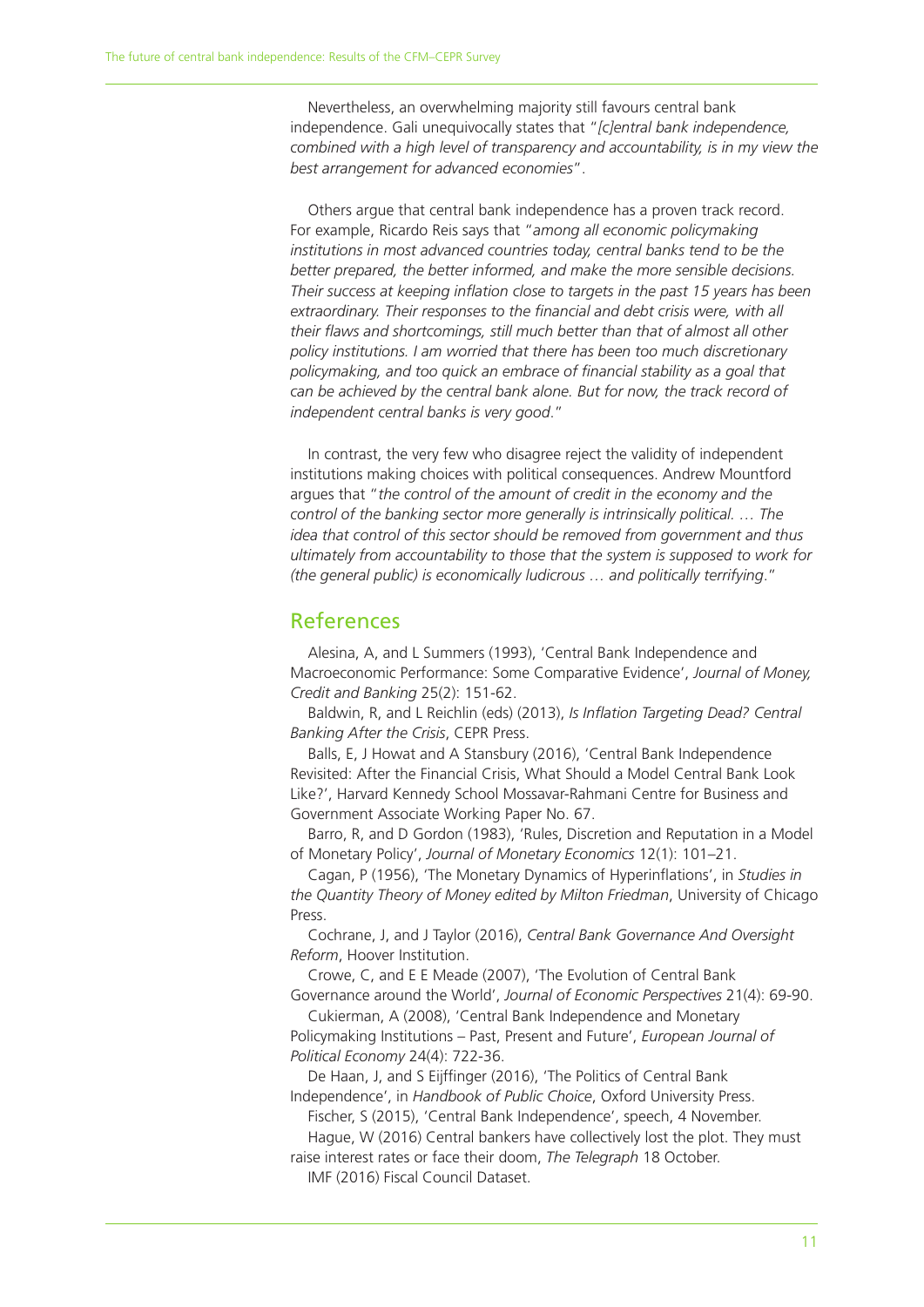Kydland, F, and E Prescott (1977), 'Rules Rather than Discretion: The Inconsistency of Optimal Plans', *Journal of Political Economy* 85(3): 473-92. Reis, R (2013) 'Central Bank Design', *Journal of Economic Perspectives* 27(4):

17-44.

Reis, R (2016), 'Funding Quantitative Easing to Target Inflation', in *Designing Resilient Monetary Policy Frameworks for the Future*, Jackson Hole Economic Policy Symposium: Federal Reserve Bank of Kansas City.

Reuters (2015), "Cracks showing in Germany's fragile truce with the ECB", 25 September.

Sims, C (2016), 'Fiscal Policy, Monetary Policy, and Central Bank Independence', in *Designing Resilient Monetary Policy Frameworks for the Future*, Jackson Hole Economic Policy Symposium: Federal Reserve Bank of Kansas City.

Svensson, L (2010), 'Inflation Targeting', in *Handbook of Monetary Economics* Volume 3B edited by Benjamin M. Friedman and Michael Woodford, Elsevier.

#### Endnotes

[1] See http://www.bbc.co.uk/news/business-38010222 and https://www. ft.com/content/2616611e-a665-11e6-8b69-02899e8bd9d1.

[2] If we weigh the answers with self-assessed confidence, then the fraction of panel members who agree or strongly agree increases to 52%. If we exclude the panel members who neither agree nor disagree, then a majority of 60% agrees or strongly agrees.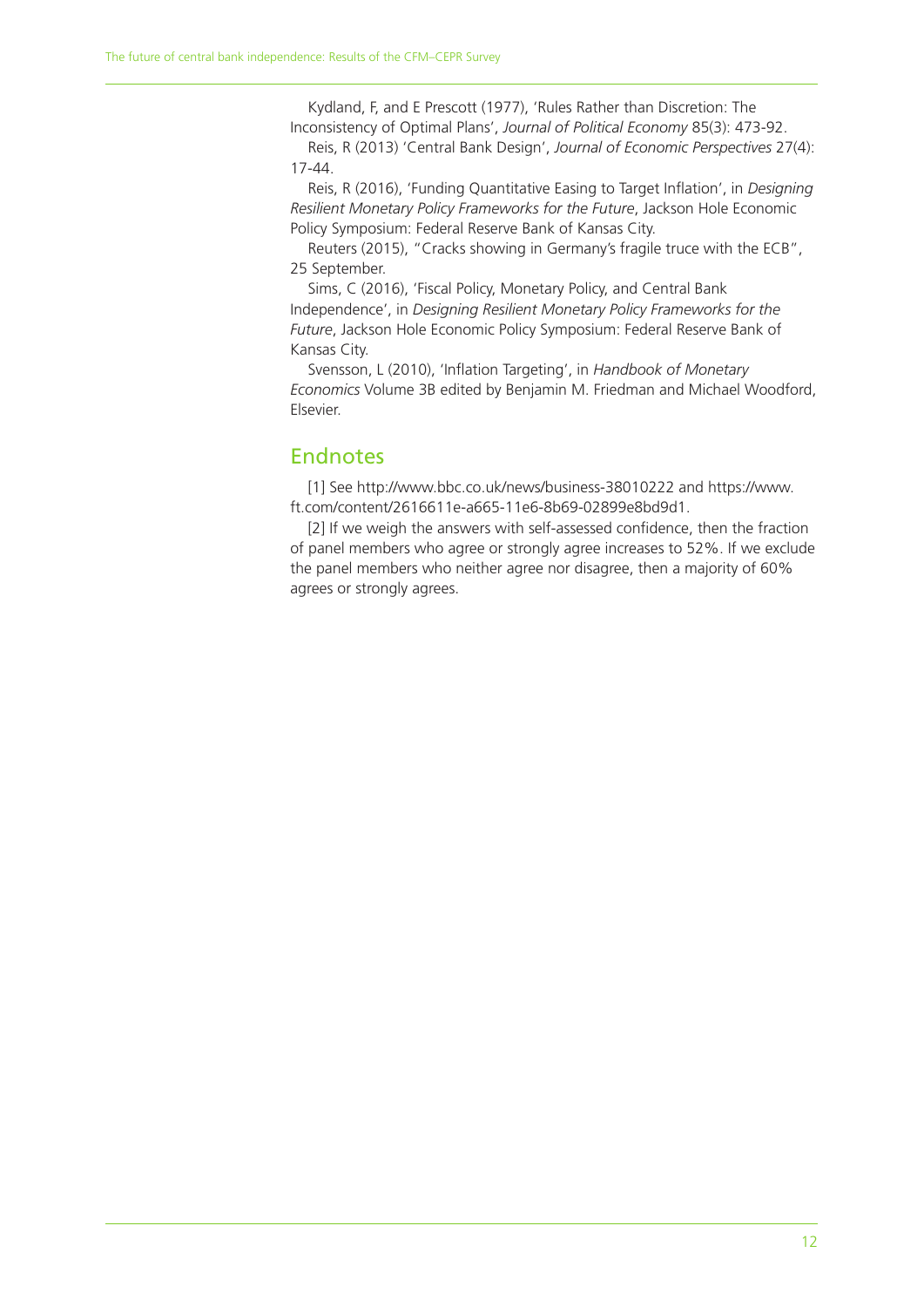## About CAGE

Established in January 2010, CAGE is a research centre in the Department of Economics at the University of Warwick. Funded by the Economic and Social Research Council (ESRC), CAGE is carrying out a five year programme of innovative research.

The Centre's research programme is focused on how countries succeed in achieving key economic objectives, such as improving living standards, raising productivity and maintaining international competitiveness, which are central to the economic well-being of their citizens.

CAGE's research analyses the reasons for economic outcomes both in developed economies such as the UK and emerging economies such as China and India. The Centre aims to develop a better understanding of how to promote institutions and policies that are conducive to successful economic performance and endeavours to draw lessons for policy-makers from economic history as well as the contemporary world.



This piece first appeared on Voxeu on 10 January 2017 http://voxeu.org/article/future-central-bank-independence

VOX Research-based policy analysis and commentary from leading economists